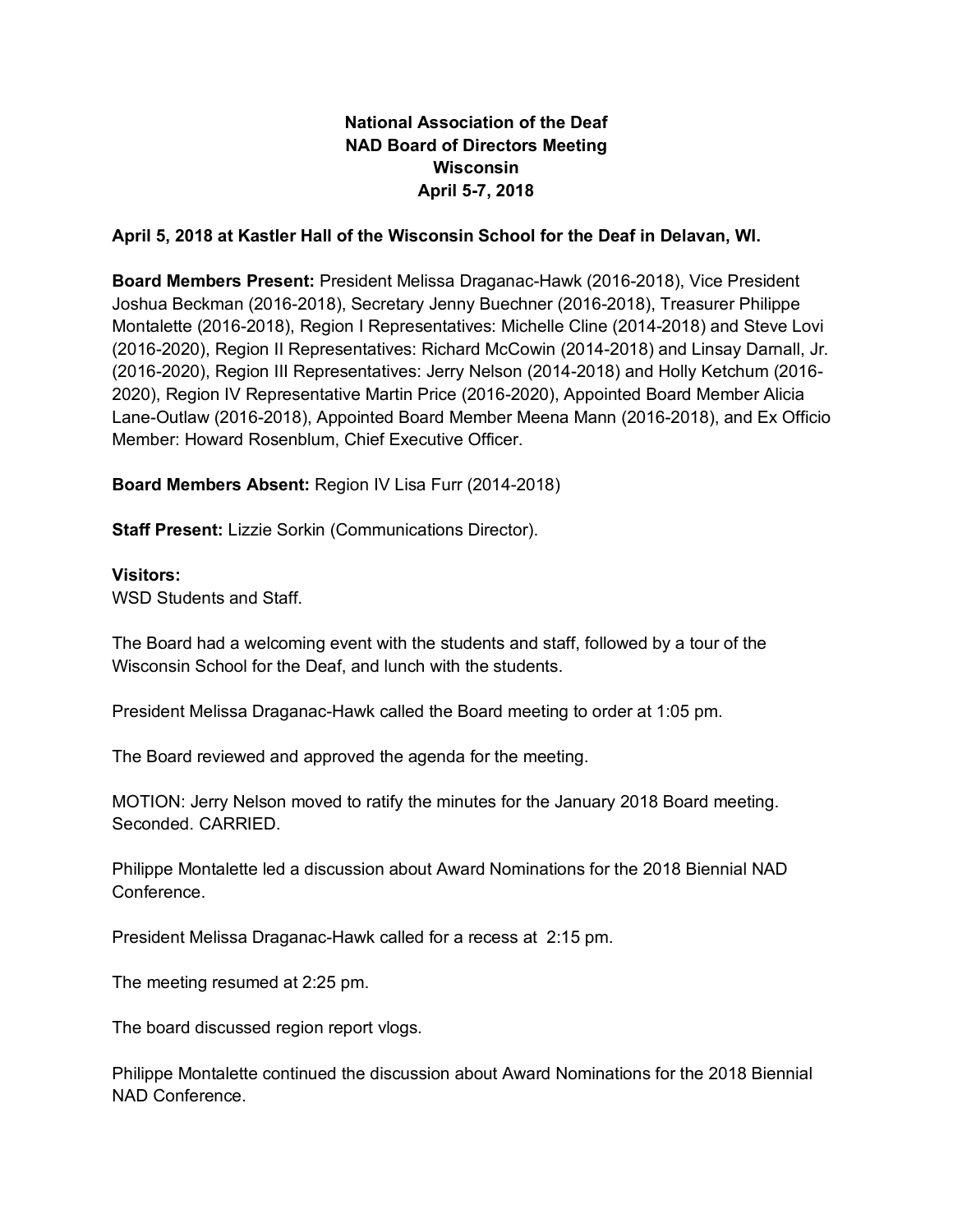President Melissa Draganac-Hawk called for a recess at 3:35 pm.

The meeting resumed at 3:45 pm.

Philippe Montalette continued the discussion about Award Nominations for the 2018 Biennial NAD Conference.

Richard McCowin moved to send out a letter, and certificate of appreciation to all legislators that supported bills promoting deaf rights since the 2016 NAD Biennial Conference. Seconded by Joshua Beckman. CARRIED.

President Melissa Draganac-Hawk called for a recess at 5:13 pm.

### **April 6, 2018 at the Milwaukee Sign Language School in Milwaukee, WI.**

**Board Members Present:** President Melissa Draganac-Hawk (2016-2018), Vice President Joshua Beckman (2016-2018), Secretary Jenny Buechner (2016-2018), Treasurer Philippe Montalette (2016-2018), Region I Representatives: Michelle Cline (2014-2018) and Steve Lovi (2016-2020), Region II Representatives: Richard McCowin (2014-2018) and Linsay Darnall, Jr. (2016-2020), Region III Representatives: Jerry Nelson (2014-2018) and Holly Ketchum (2016- 2020), Region IV Representative Martin Price (2016-2020), Appointed Board Member Alicia Lane-Outlaw (2016-2018), Appointed Board Member Meena Mann (2016-2018), and Ex Officio Member: Howard Rosenblum, Chief Executive Officer.

**Board Members Absent:** Region IV Lisa Furr (2014-2018)

**Staff Present:** Lizzie Sorkin (Communications Director).

### **Support:**

Leia Sparks (interpreter) Sandi Peplinski (interpreter)

### **Visitors:**

Suzanne Gahan Brittany Peters Chris Hauser Toni Dinkin Casey Thomm Jon Thomm Lauren McKinney Rachel Hughes Gates Megan Kenyon Jessie Primakow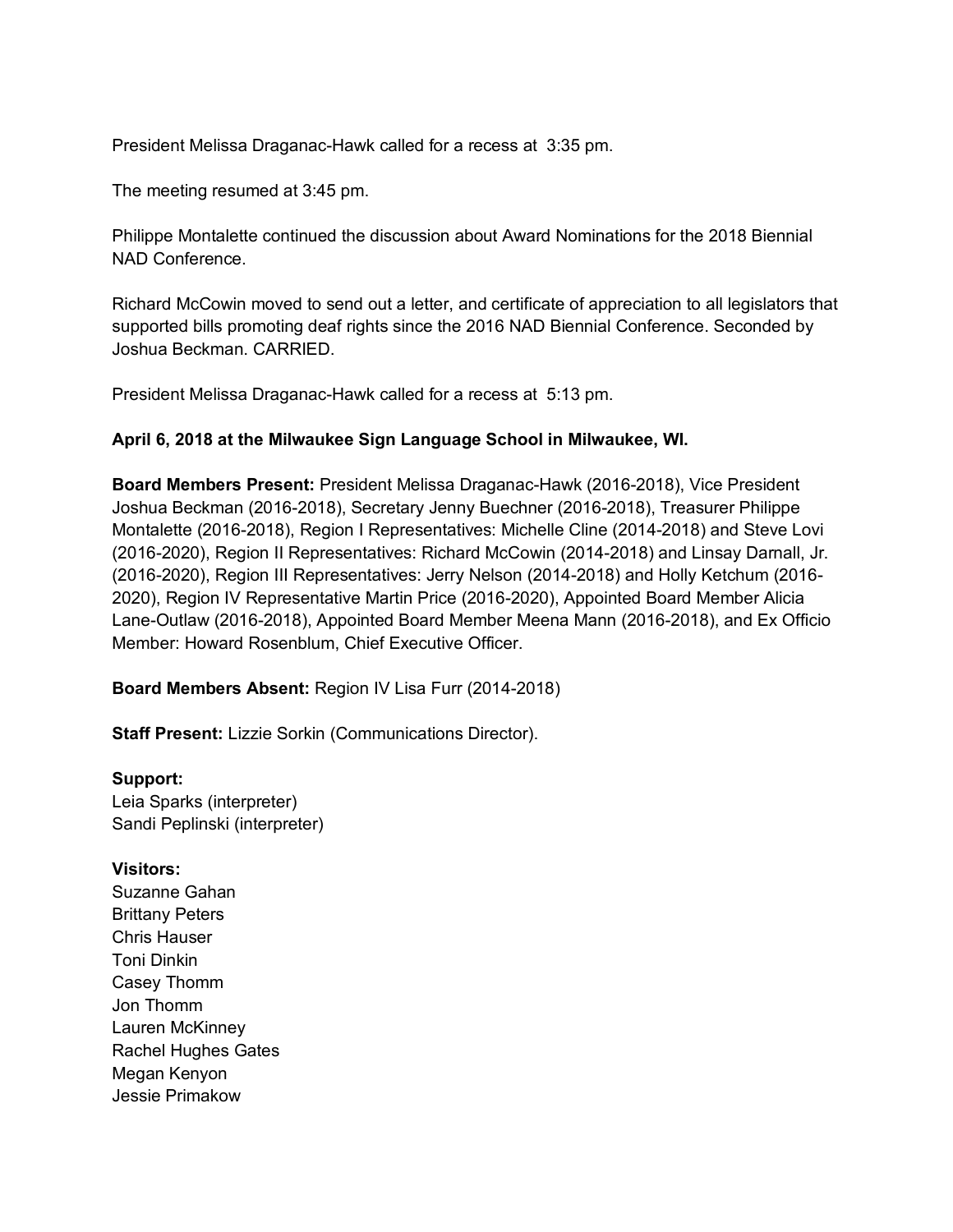Eric Murphy Lindalu Fox-Wheeler Karen Smith Christopher Taylor Christine Kilps Mary Grace Tammy Lipman Deborah Tillman Patti Ashton

The Board visited Rufus King High School and met with the Deaf and Hard of Hearing students and teachers, and then visited the Milwaukee Sign Language School, where the Board held its meeting.

President Melissa Draganac-Hawk called the meeting to order at 10:34 am.

Milwaukee Sign Language School Principal Suzanne Gahan and School Staff Sign Language Interpreter Brittany Peters shared a few words.

Alicia Lane-Outlaw provided training to the board on the CARP model for customer service.

The board discussed about the community response ad hoc task force and its recommendations on how to respond to various types of communications about the NAD, its board members, ranging from formal to informal types of communications.

President Melissa Draganac-Hawk called for a recess at 11:40 am.

The meeting resumed at 11:58 am.

Jerry Nelson led a discussion about the State Association and Affiliate Committee's role and function, and the Luncheon/Dinner with SA and Affiliate presidents.

President Melissa Draganac-Hawk called for a recess at 12:15 pm.

Suzanne Gahan, principal of Milwaukee Sign Language School, talked about the programs and services at the school. The board had a tour of the Milwaukee Sign Language School led by its deaf and hard of hearing students.

The meeting resumed at 2:15 pm.

The discussion about the State Association and Affiliate Committee's role resumed, led by Jerry Nelson. It was decided that the name of the SAAC Luncheon/Dinner would be changed to Affiliates and State Association Presidents Dinner for this upcoming conference.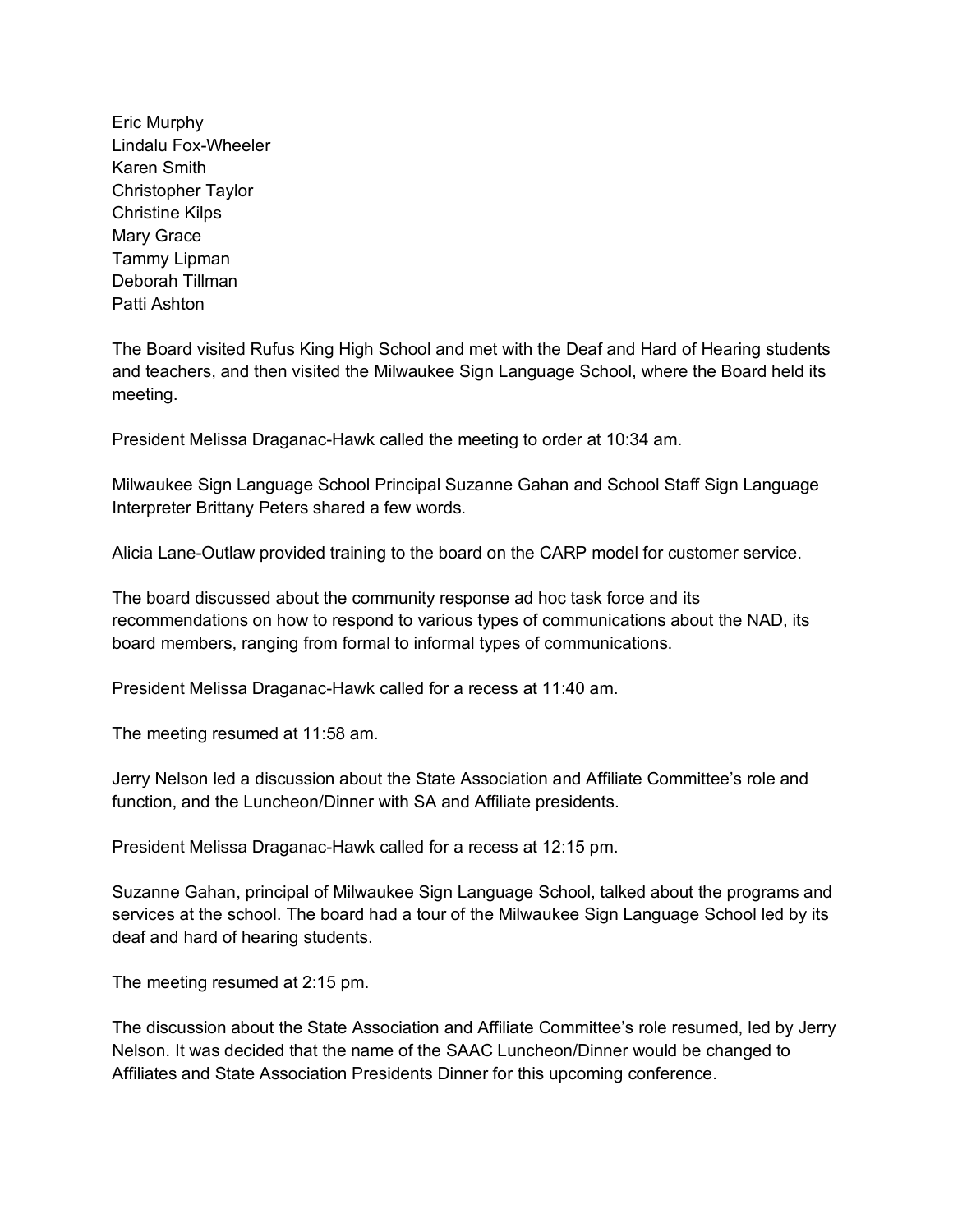President Melissa Draganac-Hawk led a discussion about updates on the 2016-2018 Priorities, including how to provide reports on these priorities, and who would do each of the reports. It was decided that the committee chairs would do their respective report in a video for the Priority for which they are responsible.

The board also discussed the possibility of hosting webinars for delegates to better prepare for the Council of Representatives proceedings at the 2018 Biennial NAD Conference.

Holly Ketchum gave a brief update on the National Employment Resource Center Priority. They are currently working on videos for the website. Holly will do the report on this priority for the 2018 Biennial Conference.

Alicia Lane-Outlaw provided a brief update on the NAD Information Clearinghouse and Communications Strategy. The committee has the framework ready, but still need to get everything on the website. Alicia will do the report on this priority for the 2018 Biennial Conference.

Howard Rosenblum shared the proposed draft bill for the Child Protective Services and Best Practices with Respect to Language/Culture priority as provided by the CPS committee. The board needs to review and approve the proposed bill. Allison Schlesinger will do the report on this priority for the 2018 Biennial Conference.

Howard Rosenblum shared the progress on the Campaign to End Language and Cultural Deprivation Priority. Tawny Holmes and Kim Bianco Majeri both have invested a lot of time in supporting a national LEAD-K initiative through a coalition with LEAD-K. The NAD has worked with several State Associations who pursued, or are pursuing a LEAD-K bill in their state. It was agreed that Kim Bianco Majeri and Tawny Holmes will do the report on this priority for the 2018 Biennial Conference.

Howard Rosenblum provided a brief update regarding the Creation of Mental Health Training Program and a Communication Hub on Health Related Information priority. It is not feasible to complete the pursuit for programs to be done within this timeframe, and the work will have to continue beyond the 2018 Biennial Conference to complete this priority. Alicia Lane-Outlaw shared that the American Medical Professionals with Hearing Loss will be tasked with reviewing content on the Health Related Information, to ensure accuracy of the information prior to being posted on the NAD website. John Gournaris and Alicia Lane-Outlaw will both do parts of a report on this priority for the 2018 Biennial Conference.

President Melissa Draganac-Hawk called the meeting to a recess at 3:38 pm for a conversation with the teachers and staff of Milwaukee Sign Language School.

The meeting resumed at 4:21 pm.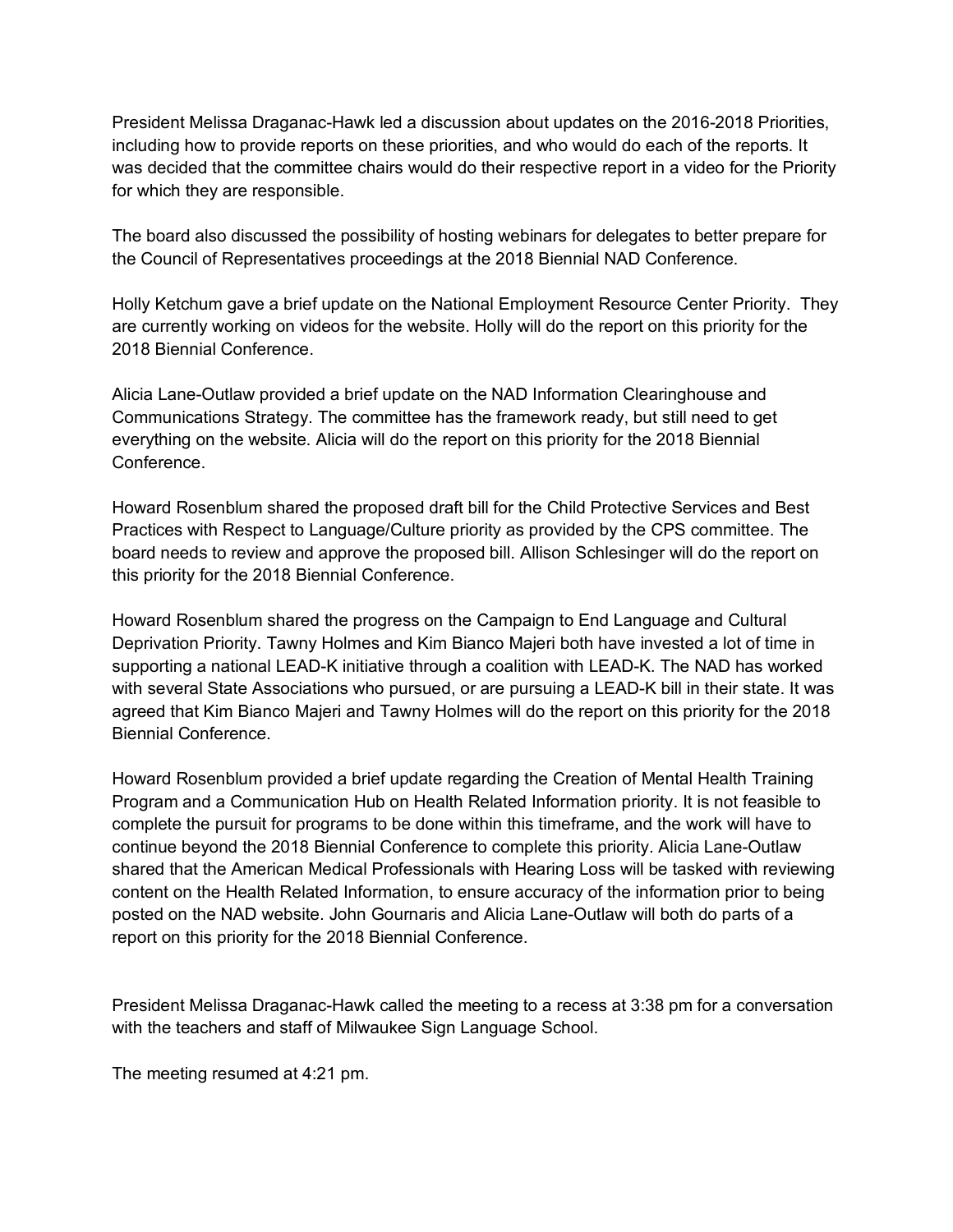Meena Mann provided an update on her progress of assessing the organization as whole, Vision 2020, Priorities, and other aspects. A recommendation will be made available for the board meeting at the 2018 Biennial Conference on next steps regarding revisiting and updating Vision 2020, and establishing a committee to develop a strategic plan after the conference.

Philippe Montalette continued the discussion on the NAD Awards Nominations.

President Melissa Draganac-Hawk called for a recess at 5:03 pm.

### **April 7, 2018 at Independence***First* **in Milwaukee, WI.**

**Board Members Present:** President Melissa Draganac-Hawk (2016-2018), Vice President Joshua Beckman (2016-2018), Secretary Jenny Buechner (2016-2018), Treasurer Philippe Montalette (2016-2018), Region I Representatives: Michelle Cline (2014-2018) and Steve Lovi (2016-2020), Region II Representatives: Richard McCowin (2014-2018) and Linsay Darnall, Jr. (2016-2020), Region III Representatives: Jerry Nelson (2014-2018) and Holly Ketchum (2016- 2020), Appointed Board Member Alicia Lane-Outlaw (2016-2018), Appointed Board Member Meena Mann (2016-2018), and Ex Officio Member: Howard Rosenblum, Chief Executive Officer.

**Board Members Absent:** Region IV Representatives Lisa Furr (2014-2018) and Martin Price (2016-2020).

**Staff Present:** Lizzie Sorkin (Communications Director).

#### **Support:**

Jake Hartmann (interpreter) June Prusak (interpreter)

#### **Visitors:**

Katy Schmidt Jeff Eastman Karen Dishno Brian Peters Denise Johnson Ronald Byington Tom Benziger Janet Kunz Igor Zapadinsky Lisa Demmon Theresa Heyrman Justin Dean Vollmar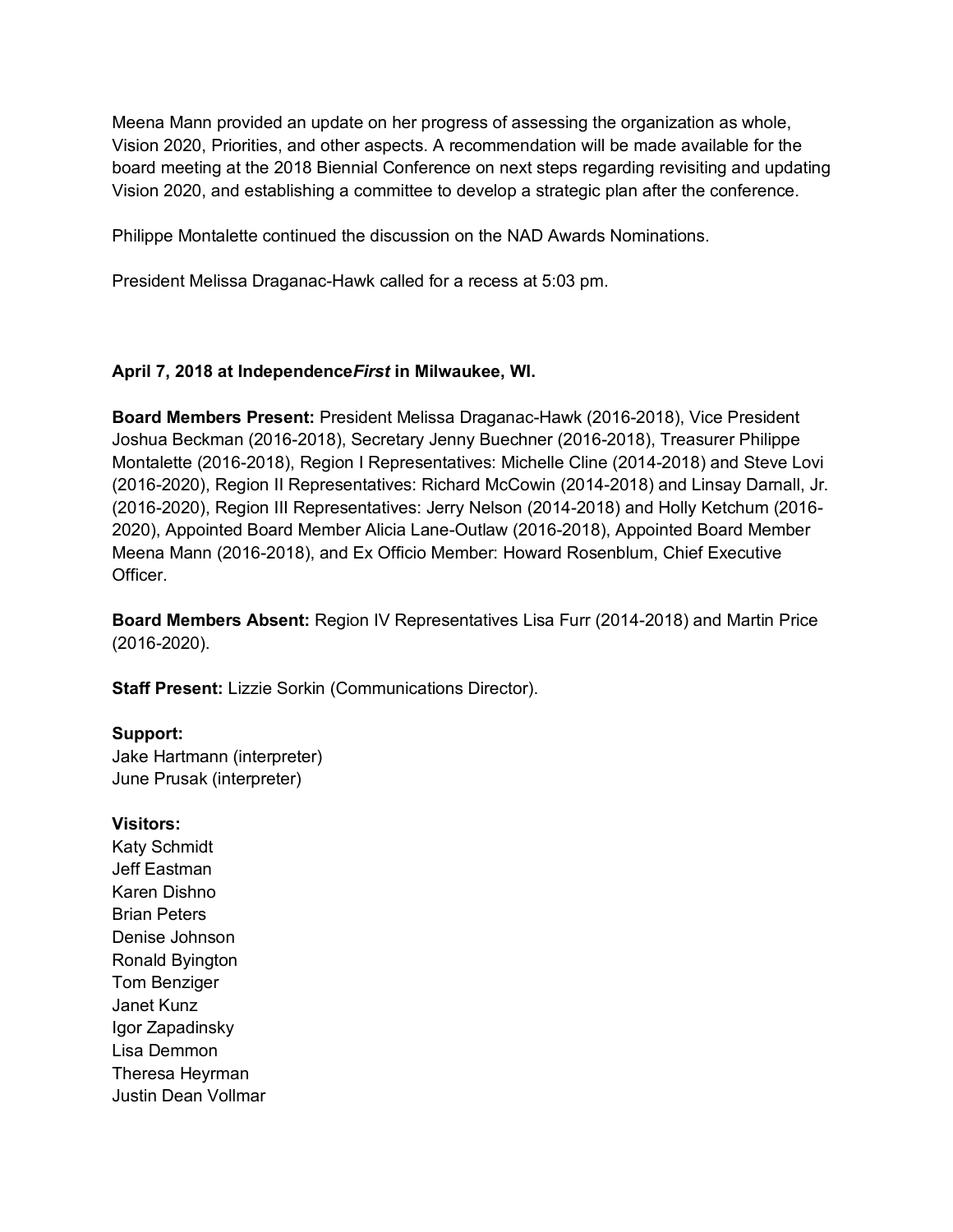President Melissa Draganac-Hawk called the meeting to order at 8:02 am.

Board reviewed and approved the agenda for the meeting.

Joshua Beckman moved to call for an executive session. Seconded by Linsay Darnall Jr.

The meeting went into Executive Session at 8:10 am.

Alicia moved to close Executive Session, Seconded by Michelle. Executive Session concluded at 8:29 am.

President Melissa Draganac-Hawk called for a recess at 8:30 am.

The meeting resumed at 8:55 am.

President Melissa Draganac-Hawk reviewed the 2018 Biennial Conference schedule, including the Council of Representatives schedule, with the board.

The board discussed volunteers for the conference, as well as training for volunteers. It was requested that volunteers become aware of where the restrooms are, including inclusive restrooms, so they can assist conference attendees who ask about them or where they are. Restrooms, including inclusive restrooms will be available on the conference map in the program book.

The board discussed whether the Affiliate and State Association Presidents Dinner should be held at the convention center, or at a nearby restaurant. It was decided by consensus that the Dinner will be held at the convention center.

The Board discussed the Council of Representatives (COR) agenda, and the process of COR. Jerry Nelson asked the board for assistance with developing an agenda for the Delegate Networking event on Monday evening. Steve Lovi and Lisa Furr will work on this.

The Delegate Manual will automatically be updated when Jerry Nelson makes updates to the manual on Google Drive.

Jerry Nelson led discussion on the need to train volunteers for COR, to ensure they know what to do. There will be clickers available for voting throughout COR, as well as for Elections. Jerry and Lizzie Sorkin will work with the AV company providing the clickers to better understand how they work, and will ensure volunteers are trained.

President Melissa Draganac-Hawk shared that Mark Apodaca will be the Parliamentarian for the conference.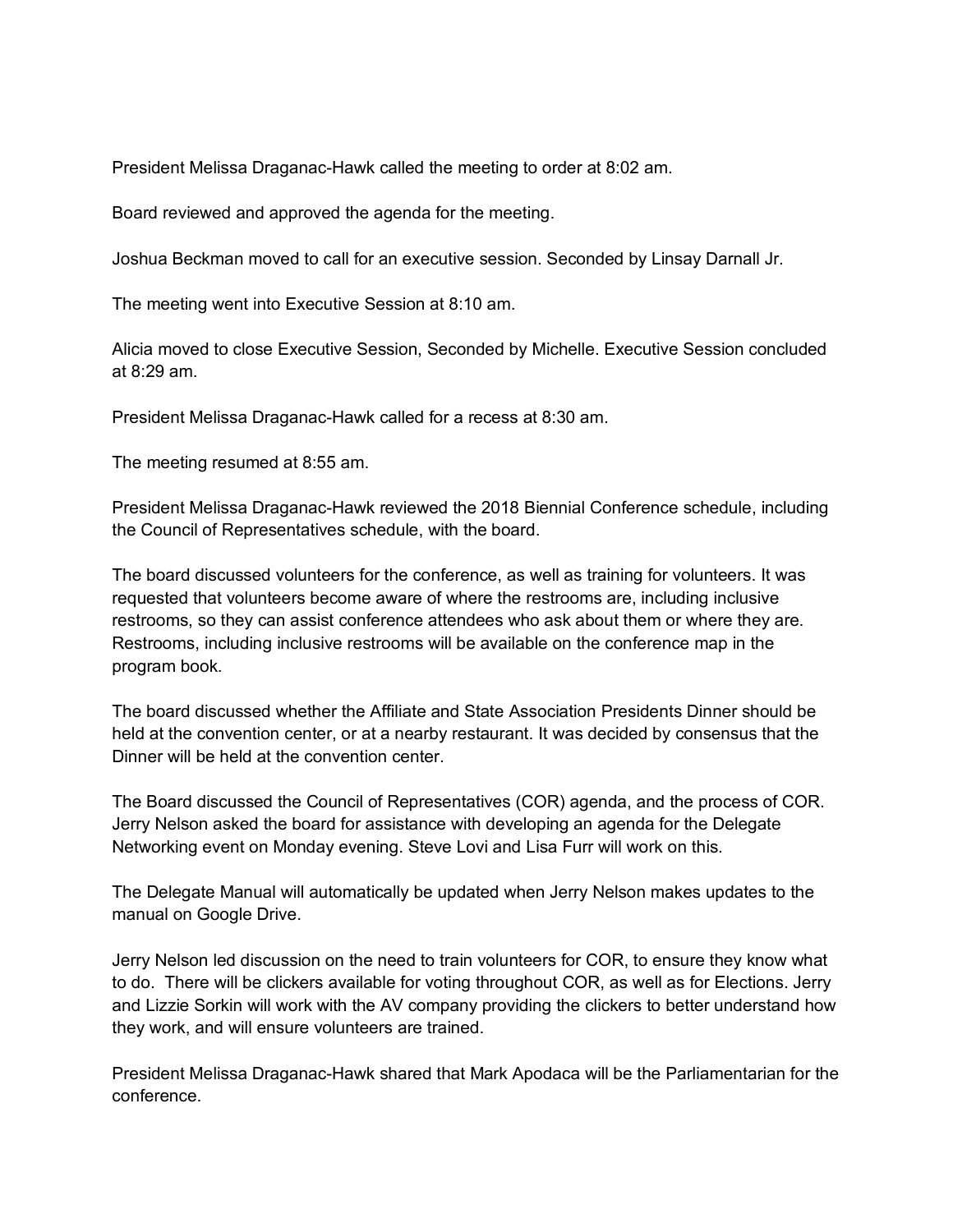The board discussed some updates for the Delegate Manual.

Jerry Nelson explained how the tracks will work. The areas for tracks will be determined after receiving priorities, however one track will be reserved for Governance. The top 3 proposed priorities voted by the members attending this specific track on Governance will automatically go to the Board for consideration. Members participating in the other 5 tracks will vote on their top 4 proposed priorities, for a total of 20 proposed priorities for consideration with the Council of Representatives (COR) to narrow down to the top 5 proposed priorities. The final numbers will be determined by a vote on the standing rules. Track facilitators will be past presidents. They will be responsible for counting votes from members on the proposed priorities.

The board agreed that the seating arrangement will not be based by regions, but rather by alphabetical order of the organization name, similar to what was done during the 2016 Biennial Conference Council of Representatives. However, for Session 4 of Council of Representatives, State Associations will be seated by region, and Affiliates will be seated within the region where their organization is incorporated.

Holly Ketchum explained the Steering Committee's role and its processes for the 2018 Biennial Conference. The Steering Committee will also be responsible for handling Resolutions.

Richard McCowin gave an update on the Bylaws Committee's work. Proposals are due by May 3rd, and then the committee will review the proposals and evaluate them for consideration, and provide a draft of the proposed bylaws changes by June 3rd.

President Melissa Draganac-Hawk called for a recess at 10:17 am.

The meeting resumed at 10:31 am.

The board discussed the process for the Order of Georges and Georgettes (OGG) Delegate selection, and the plans for the OGG Luncheon on Saturday.

President Melissa Draganac-Hawk shared that the Election Reform committee will assume the role of Elections Committee for the conference, and Philippe Montalette will be the Board Liaison for this committee.

Jenny Buechner gave a brief update on the progress of the Opening Ceremony event.

Lisa Furr gave an update on the LGBT Luncheon, hosted by the LGBT Section.

Linsay Darnall Jr. gave an update on the Youth Luncheon, hosted by the Youth Strategy Team.

Jerry Nelson updated the board on the Senior Citizens Luncheon, hosted by the Senior Citizens Section.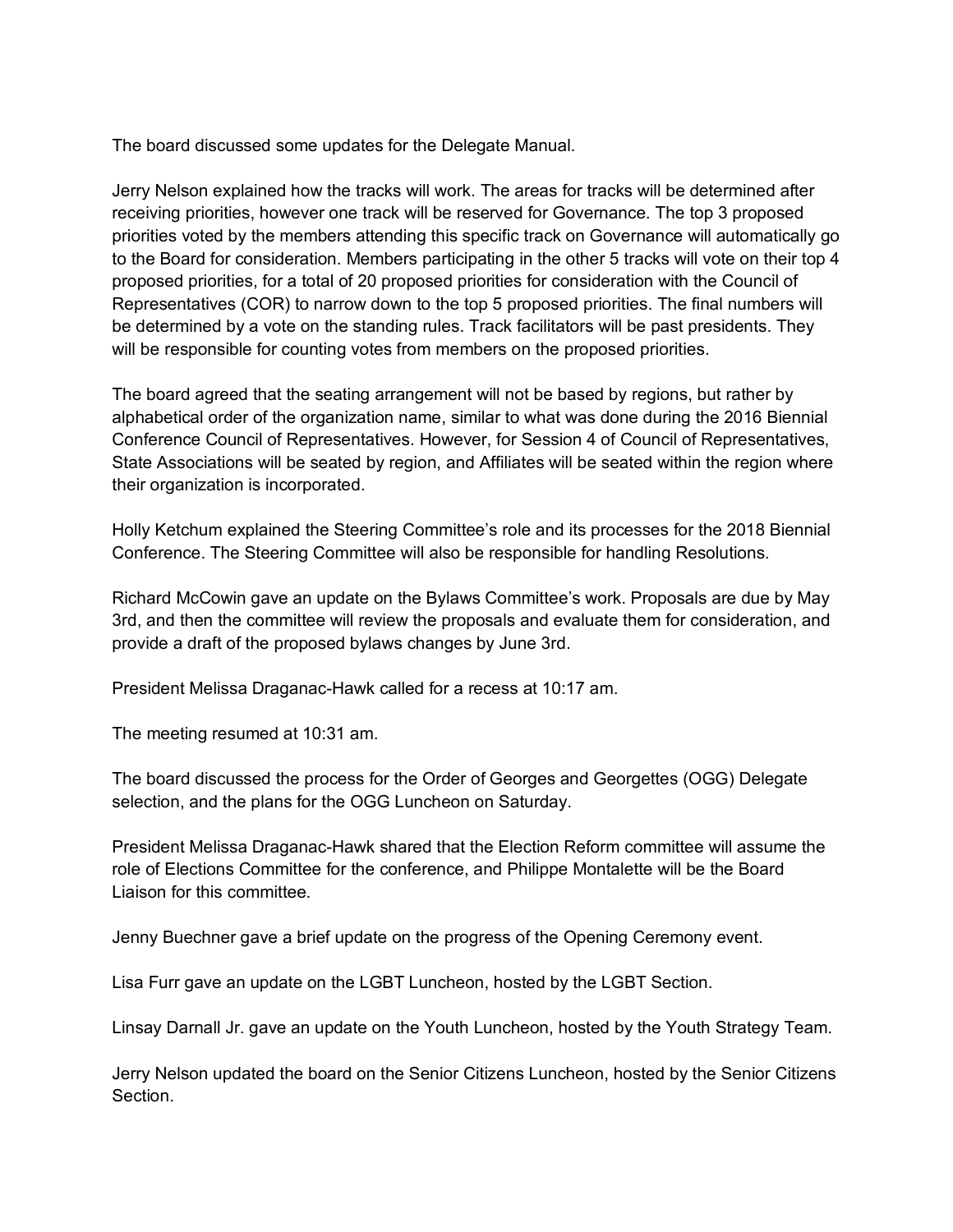Joshua Beckman informed the board that there will be 24 Jr. NAD pages available at the conference, and will be led by Jennifer Campero and Dan Girard.

Philippe Montalette will work with the Deaf Business Advocacy Section to ensure their event at the conference is finalized.

Lizzie Sorkin provided an update on NAD@Night events for the 2018 Biennial Conference.

Steve Lovi provided an update on the plans for the Saturday night event which is being hosted by the Connecticut Association of the Deaf. It was hoped that there would be fireworks for the 4th of July or the weekend in Hartford during our conference, but that is not happening. Instead, CAD will have a celebration of unity on Saturday night to close the conference.

Lizzie Sorkin inquired the board on screen preferences for the COR, which will impact the costs for AV services. It was decided that Lizzie would obtain quotes from the AV company prior to making a decision.

The board discussed how committees will submit their reports, and when it will be shared with delegates and members. It was decided that the committees will do video reports, which will be shown during COR, and the committee chair, or representative will be available for Q&A after the report is shared in front of the delegates.

The following committees will need to submit a report:

- Finance
- Governance
- Outreach
- Public Policy
- Strategic Team Reports
	- Diversity
	- Education
	- Youth

President Melissa Draganac-Hawk provided an update on communications with the Registry of Interpreters for the Deaf (RID). They are now looking for a Chief Executive Officer, instead of Executive Director. Draganac-Hawk has had discussions with RID President Melvin Walker about putting together a joint committee to review and update the RID-NAD Code of Professional Conduct. The NAD has reached out to 4 people to represent the NAD on this committee, and 3 of them have accepted to join the committee while we are still waiting to hear back from one person.

Richard McCowin shared with the board on his intentions to personally distribute a vlog regarding CEASD and the systemic oppression of marginalized students of all deaf educational settings.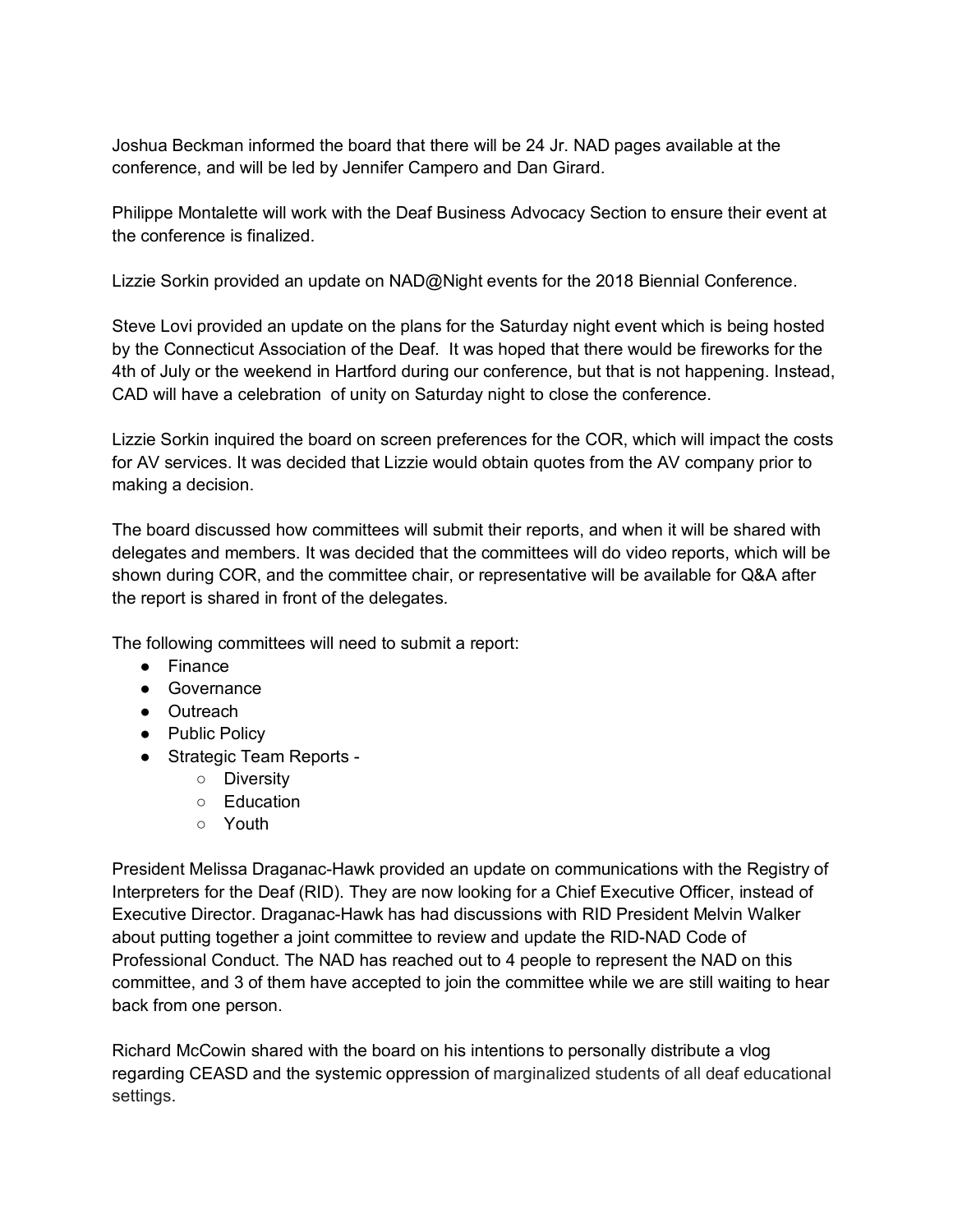President Melissa Draganac-Hawk called for a recess at 12:12 pm.

The meeting resumed at 12:46 pm.

Independence*First* representatives Denise Johnson and Brian Peters provided a brief presentation about the organization, and the Board thanked them for hosting the meeting.

At 1:10 pm, the board broke into work groups to do Region Report vlogs.

The work group sessions ended and the full board meeting resumed at 1:59 pm.

President Melissa Draganac-Hawk reviewed the agenda for the remainder of the day.

Jerry Nelson conducted a Mock Council of Representatives session with the Board Members.

Howard Rosenblum presented the bids for the 2021 NLTC sites for Board consideration.

The Board voted to select Albuquerque, NM as the conference site for NLTC 2021.

Birthday wishes were given to Alicia Lane-Outlaw and Jerry Nelson with a surprise cupcakes.

Treasurer Philippe Montalette provided the financial report for the board.

President Melissa Draganac-Hawk called for a recess at 3:30 pm.

The meeting resumed at 3:43 pm.

Michelle Cline moved to waive affiliate membership fee of \$300 for all national deaf organizations serving underrepresented segments of the deaf community and invite them to participate in the COR at the 2018 NAD Conference. The organizations are:

- National Black Deaf Advocates
- Council de Manos
- National Asian Deaf Congress
- Sacred Circle
- Deaf People of Color
- Deaf Women of Color
- Deaf Women United
- American Association of DeafBlind
- Rainbow Alliance of the Deaf
- Deaf Seniors of America

Seconded by Steve Lovi. CARRIED.